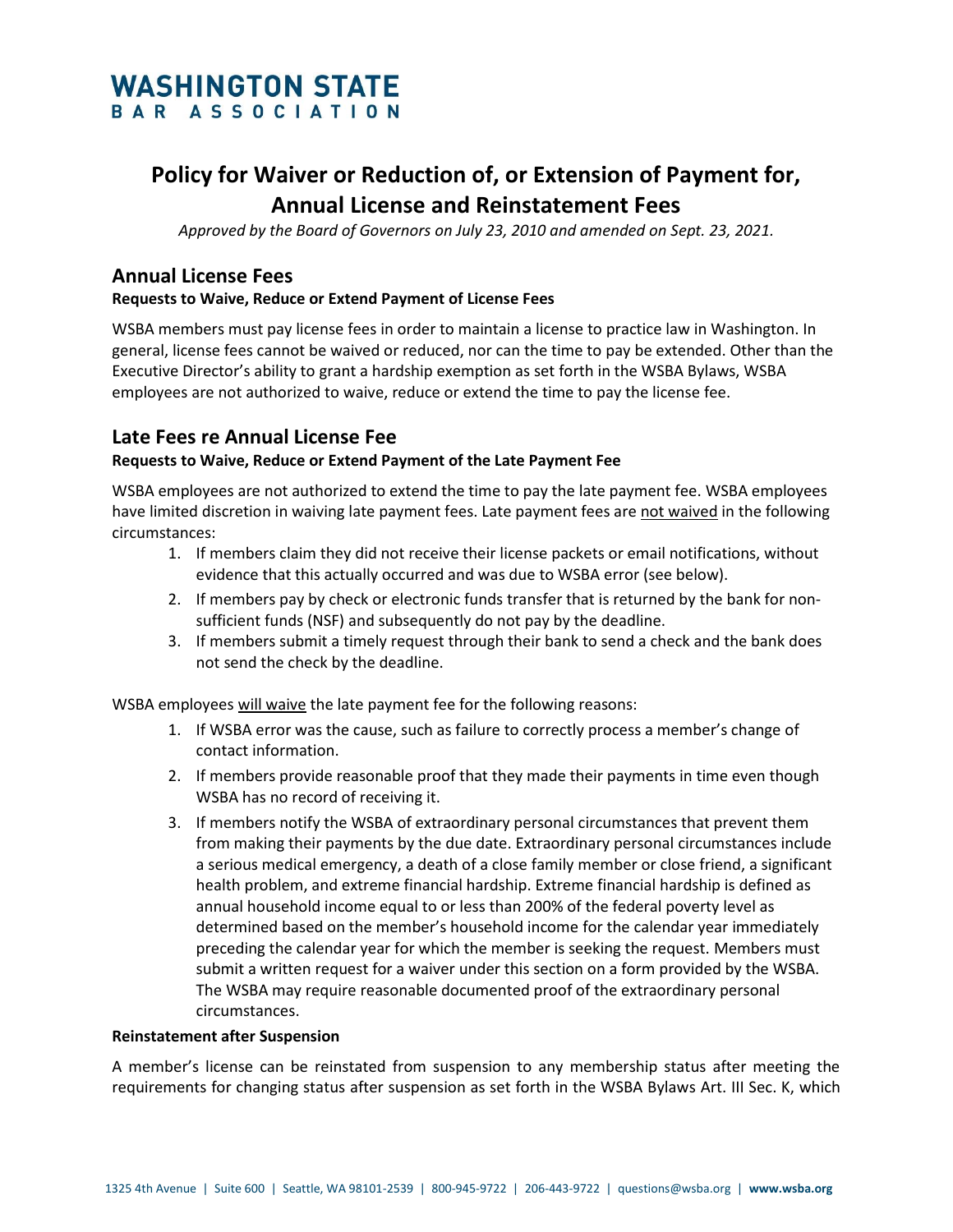includes paying the current license fee and assessments. Reinstatement after suspension for nonpayment of license fees has additional reinstatement fees.

#### **Waiver or Reduction of Investigation/Application Fee**

Members must pay an investigation/application fee to apply to return to active status. Investigation fees cannot be waived or reduced.

#### **Calculation of Reinstatement Fees after Suspension for Non-payment of License Fees**

In accordance with the WSBA Bylaws, the reinstatement fee assessed to a member depends on when the member is reinstated.

- 1. Reinstatement to the same status prior to suspension:
	- a. If the member requests to be reinstated in the same calendar year that the license is suspended, the member will need to pay two times the sum of the annual license fee and the late payment fee (and the Client Protection Fund (CPF) assessment if returning to Active status).
	- b. If the member requests to be reinstated in a calendar year subsequent to the year in which the license was suspended, the member will need to pay:
		- i. Two times the sum of the annual license fee and the late payment fee for the year of the suspension (and the CPF assessment for the year of suspension if Active at time of suspension); and
		- ii. The license fee for the current year (and the CPF assessment if returning to Active status).
- 2. Reinstatement to a status other than Active when the member's license was Active prior to suspension:
	- a. If the member requests to be reinstated in the same calendar year that the license is suspended, the member will need to pay two times the sum of the Active license fee and the late payment fee, and the CPF assessment. The member will not have to pay an additional license fee for the new status, because that fee will be covered by the amount of the Active license fee.
	- b. If the member requests to be reinstated in a calendar year subsequent to the year in which the license was suspended, the member will need to pay:
		- i. two times the sum of the Active license fee and late payment fee for the year of suspension;
		- ii. the CPF assessment for the year of suspension; and,
		- iii. the license fee for the current year.

#### **Circumstances for Reducing Reinstatement Fees**

WSBA employees have limited discretion in waiving reinstatement fees. Reinstatement fees are not waived in the following circumstances:

- 1. If a member did not understand, at the time of suspension, that the fees would be high.
- 2. If a member was unaware that the member's license had been suspended for non-payment.

WSBA employees will reduce the reinstatement fee for the following reasons:

1. If WSBA error was the cause, such as failure to correctly process a member's change of contact information.

Policy for Waiver or Reduction of, or Extension of Payment for, Annual License and Reinstatement Fees As Amended Sept. 23, 2021. Page **2** of **3**